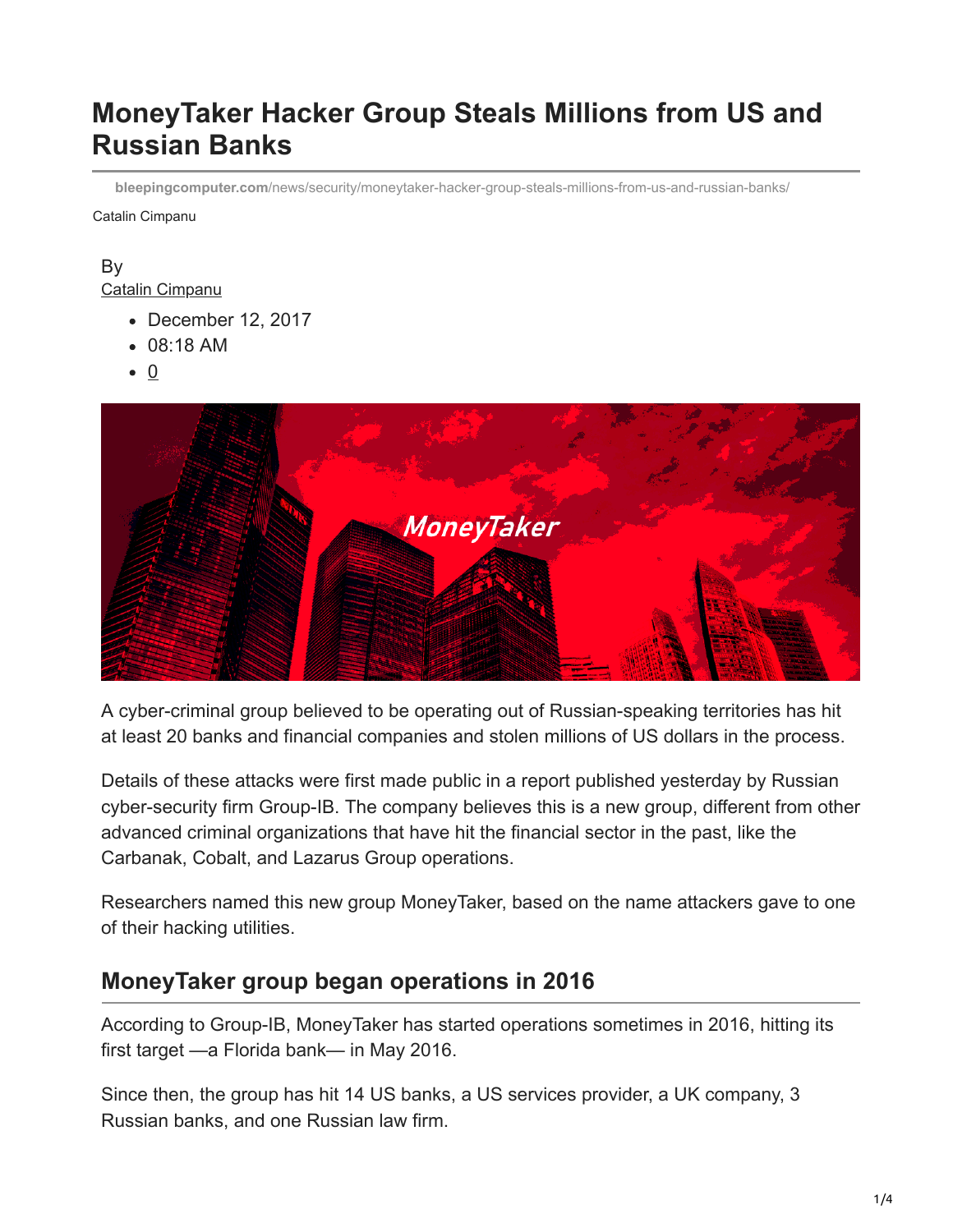

The attacks that hit banks have focused on infiltrating inter-banking money transfer and card processing systems such as the First Data STAR Network and the Russian Central Bank's AWS CBR system.

Attackers infiltrated one computer, then spread laterally, gathering any files and credentials they could, hoping to compromise a PC with access to the STAR or CBR networks.

# **Attackers studied bank networks by stealing documentation files**

Evidence collected by Group-IB suggests attackers intentionally searched and stole internal documentation files to learn about bank operations in preparation for future attacks.

In some cases, attackers also stole documents on SWIFT, another inter-banking money transfer system, and files on OceanSystems' FedLink, a card processing system widely deployed across Latin America.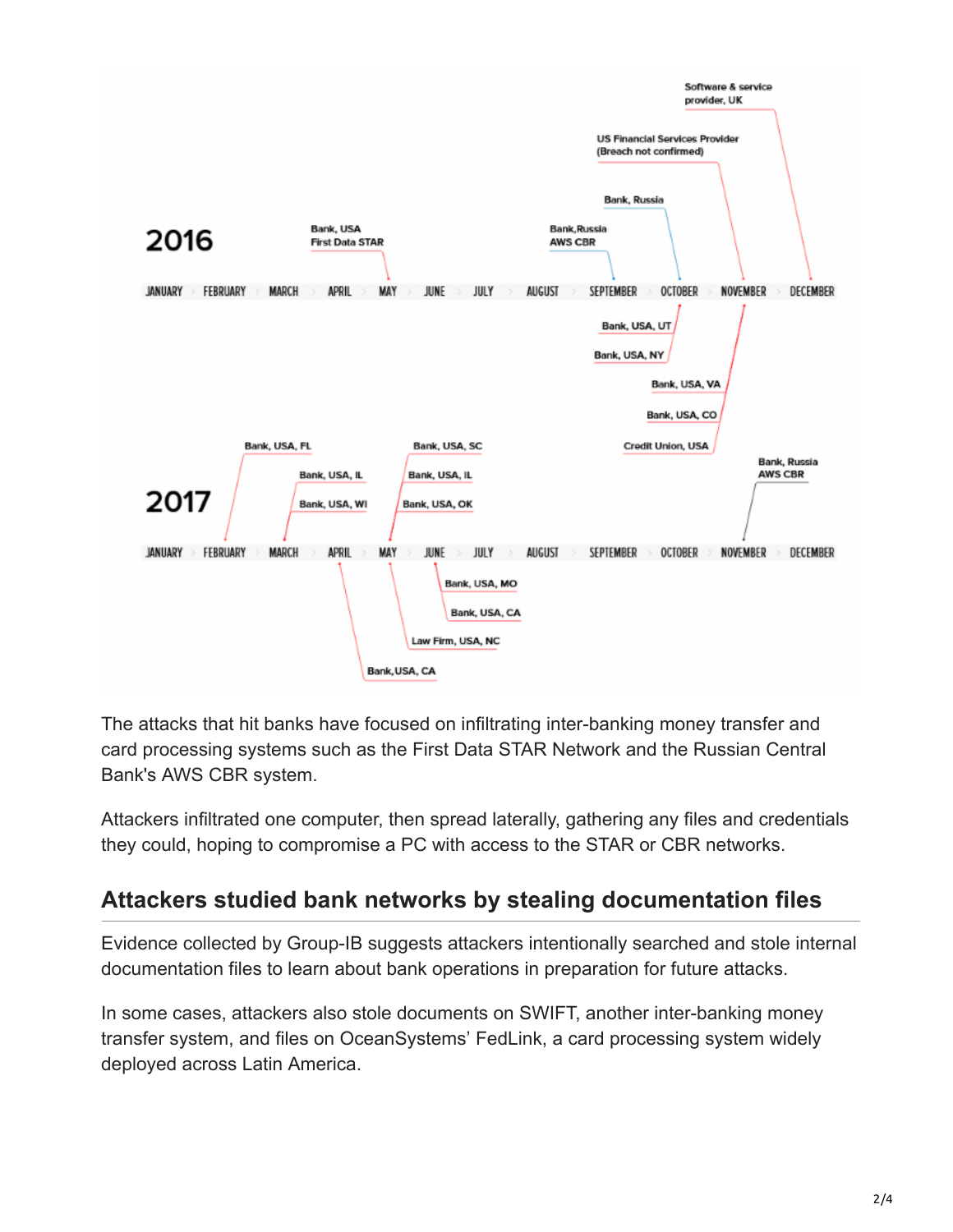Now, experts believe Latin America banks and banks utilizing the SWIFT system are in MoneyTaker's crosshairs. The SWIFT team issued a [report](https://www.swift.com/news-events/news/the-evolving-cyber-threat-to-the-global-banking-community) last month with recommendations on how banks could improve their security.

# **Attackers used fileless malware, legitimate apps**

As for the "hacking" part of the MoneyTaker attacks, Group-IB said the hackers' activity was very hard to investigate.

Attackers used common and legitimate apps to carry out malicious operations and used a wide arsenal of malware families. Each hack was different, showing that the group studied each target in fine detail and deployed only tools appropriate for those targets.

The hackers never focused on one bank system alone, and stole money from card processing systems, from ATM networks, and even installed POS (Point-of-Sale) trojans when the hacked organizations weren't financial institutions and had no connection to a large inter-banking network.

According to Group-IB, the group used the MoneyTaker malware framework to hijack interbanking and card processing operations, the ScanPOS malware for POS systems, custom screenshoting and keylogging tools and the Citadel and Kronos banking trojans to move laterally inside networks. The table below shows tools used by MoneyTaker during their attacks.

| <b>Created tools</b>                                                                                       | <b>Borrowed tools</b>                                                                                                                                                                        |
|------------------------------------------------------------------------------------------------------------|----------------------------------------------------------------------------------------------------------------------------------------------------------------------------------------------|
| MoneyTaker 5.0 - malicious program<br>for auto replacement of payment data<br>in AWS CBR                   | Metasploit and PowerShell Empire                                                                                                                                                             |
| 'Screenshotter' and 'keylogger' to<br>conduct espionage and capture<br>keystrokes                          | Privilege escalation tools, whose code<br>were demonstrated as a Proof of Concept<br>at ZeroNights cybersecurity conference in<br>Moscow in 2016. More data provided later in<br>this report |
| Moneytaker 'Auto-replacement'<br>program to substitute payment details<br>in the interbank transfer system | Citadel and Kronos Banking Trojans. The<br>latter one was used to deliver a Point-of-Sale<br>(POS) malware dubbed ScanPOS                                                                    |

In addition, MoneyTaker also used SSL certificates generated in the name of big brands to [sign their malware, used one-time Yandex and Mail.ru email accounts, and employed the](https://www.bleepingcomputer.com/news/security/bank-cyber-thieves-get-clever-with-new-overdraft-technique/) overdraft technique for cashing stolen funds with the help of money mules.